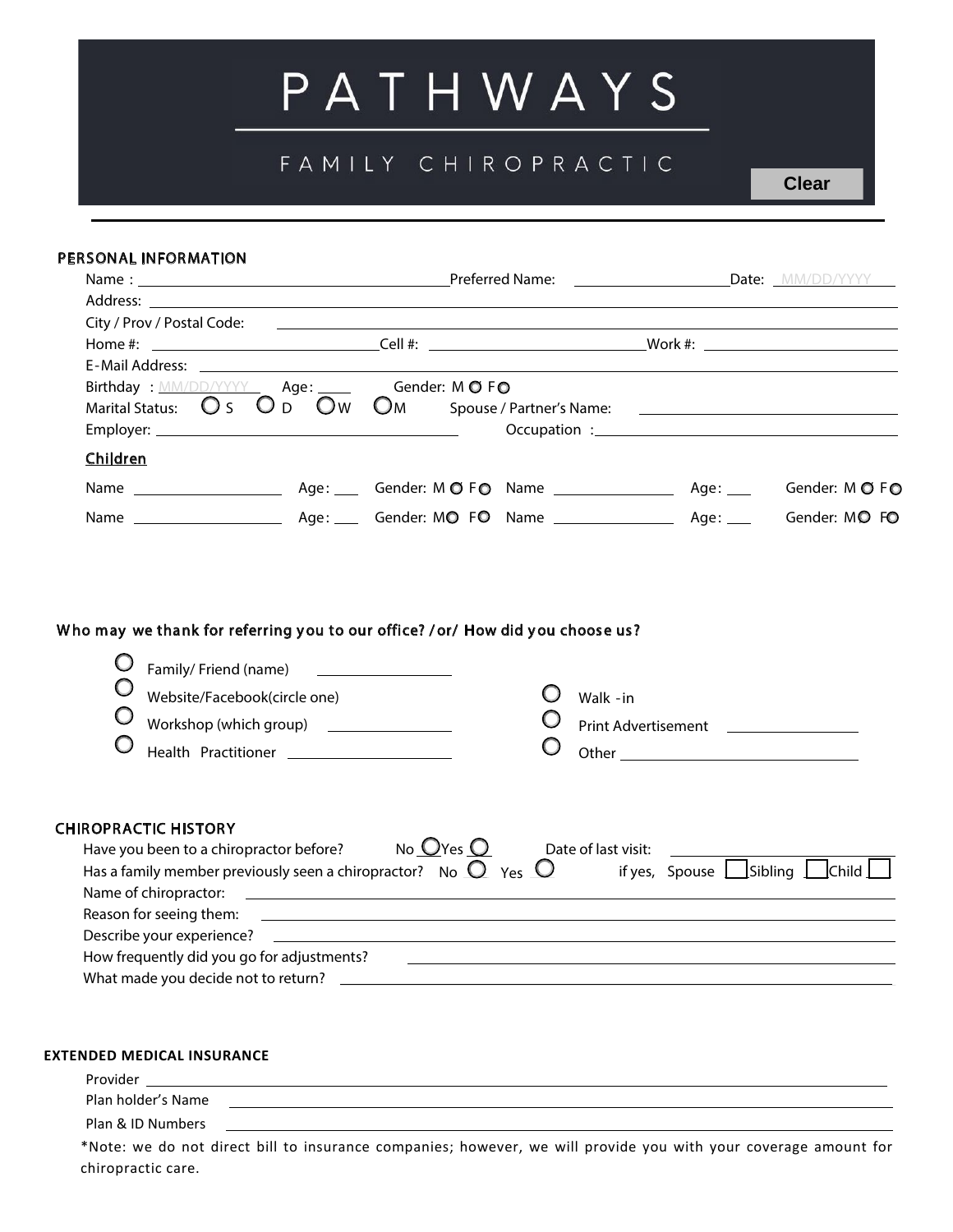| Do you currently have a, please list their name: OBGYN                                                                                                                                                                                                                                                                    |                                                                                                                       | <b>Example 2018</b> Midwife                                                                                         |                                                                                |
|---------------------------------------------------------------------------------------------------------------------------------------------------------------------------------------------------------------------------------------------------------------------------------------------------------------------------|-----------------------------------------------------------------------------------------------------------------------|---------------------------------------------------------------------------------------------------------------------|--------------------------------------------------------------------------------|
|                                                                                                                                                                                                                                                                                                                           |                                                                                                                       | <u> 1989 - Johann Barn, mars eta bainar eta baina eta baina eta baina eta baina eta baina eta baina eta baina e</u> |                                                                                |
| Do you have questions regarding:                                                                                                                                                                                                                                                                                          |                                                                                                                       |                                                                                                                     |                                                                                |
| <b>Breast Feeding</b><br><b>Birth Trauma</b><br>Breech Baby<br><b>Community Resources</b><br>Childhood<br>Development                                                                                                                                                                                                     | <b>Delivery Positions</b><br>Diet and<br>Supplementation<br>Exercising<br>Formula                                     | Home Birth<br>Massage<br>Medications<br><b>Medical Interventions</b><br>Postpartum                                  | Sleeping positions<br>Ultrasounds<br><b>VBAC</b><br><b>Water Birth</b><br>Yoga |
| Are/will you be attending a prenatal class with or without your spouse?<br>Do you currently participate in a prenatal exercising/ yoga program?<br>Are you taking dietary supplements ? $Q$ YES $Q$ NO<br>If so, which ones?<br>Describe your sleeping patterns (ex:# hours, position, intermittent or through the night) |                                                                                                                       | YES ONO                                                                                                             |                                                                                |
| PREVIOUS PREGNANCY and BIRTH HISTORY<br>How many pregnancies have you had?<br>Have you had any miscarriages?                                                                                                                                                                                                              | $\overline{\mathbf{O}}$ No $\overline{\mathbf{O}}$ Yes How many? $\overline{\mathbf{O}}$                              | IF this is your first pregnancy mark N/A                                                                            |                                                                                |
| During pregnancy did the mother:<br>Smoke?<br>JNo.<br><b>U</b> No<br>Drink?<br>Any ultrasounds or other radiation?                                                                                                                                                                                                        | How much?<br>JYes.<br><b>U</b> Yes<br>How much?<br>$Q$ Yes<br>$Q$ No                                                  |                                                                                                                     |                                                                                |
| If so, how many and for what reasons?<br>Were there any invasive procedures during the pregnancy (amniocentesis, CVS etc.)?<br>Please explain<br>Trauma/ illness during pregnancy                                                                                                                                         | <u> 1989 - Johann Harry Harry Harry Harry Harry Harry Harry Harry Harry Harry Harry Harry Harry Harry Harry Harry</u> |                                                                                                                     | $Q$ No<br>$\mathbf{O}$ Yes                                                     |
| Please describe any emotional stress the mother experienced during the pregnancy:                                                                                                                                                                                                                                         |                                                                                                                       |                                                                                                                     |                                                                                |
| Position during labour:<br>Was labour induced?<br>Did the mother have an episiotomy?<br>Was monitoring used?                                                                                                                                                                                                              | On back<br>No<br>No                                                                                                   | $\Box$ Sitting<br>Side<br>Yes<br>Yes                                                                                | $\mathsf{\mathsf{\underline{J}}}$ Standing                                     |
| Location of birth?<br>Birth assistants?                                                                                                                                                                                                                                                                                   | Internal<br>Home<br>Midwife                                                                                           | External<br>Hospital<br>Doula                                                                                       | Birthing center<br>$\Box$ None<br>Medical Doctor                               |
| How many hours did labour last?<br>Was the mother administered any drugs?<br>Was there any assistance used during birth?<br>Was there any evidence of birth trauma to the infant? Check all that apply:                                                                                                                   | $\Box$ Epidural<br>ONo OYes:                                                                                          | Morphine<br>Forceps                                                                                                 | $\Box$ Other<br>Vacuum extraction<br>Caesarean                                 |
| Bruising<br>Odd shaped head                                                                                                                                                                                                                                                                                               | $\sf J$ Stuck in birth canal<br>Fast or excessively long birth                                                        |                                                                                                                     | Respiratory depression<br>Cord around neck                                     |
| Were there any other complications during birth or Congenital anomalies/ defects present?<br>Please explain:                                                                                                                                                                                                              |                                                                                                                       |                                                                                                                     | ONo OYes                                                                       |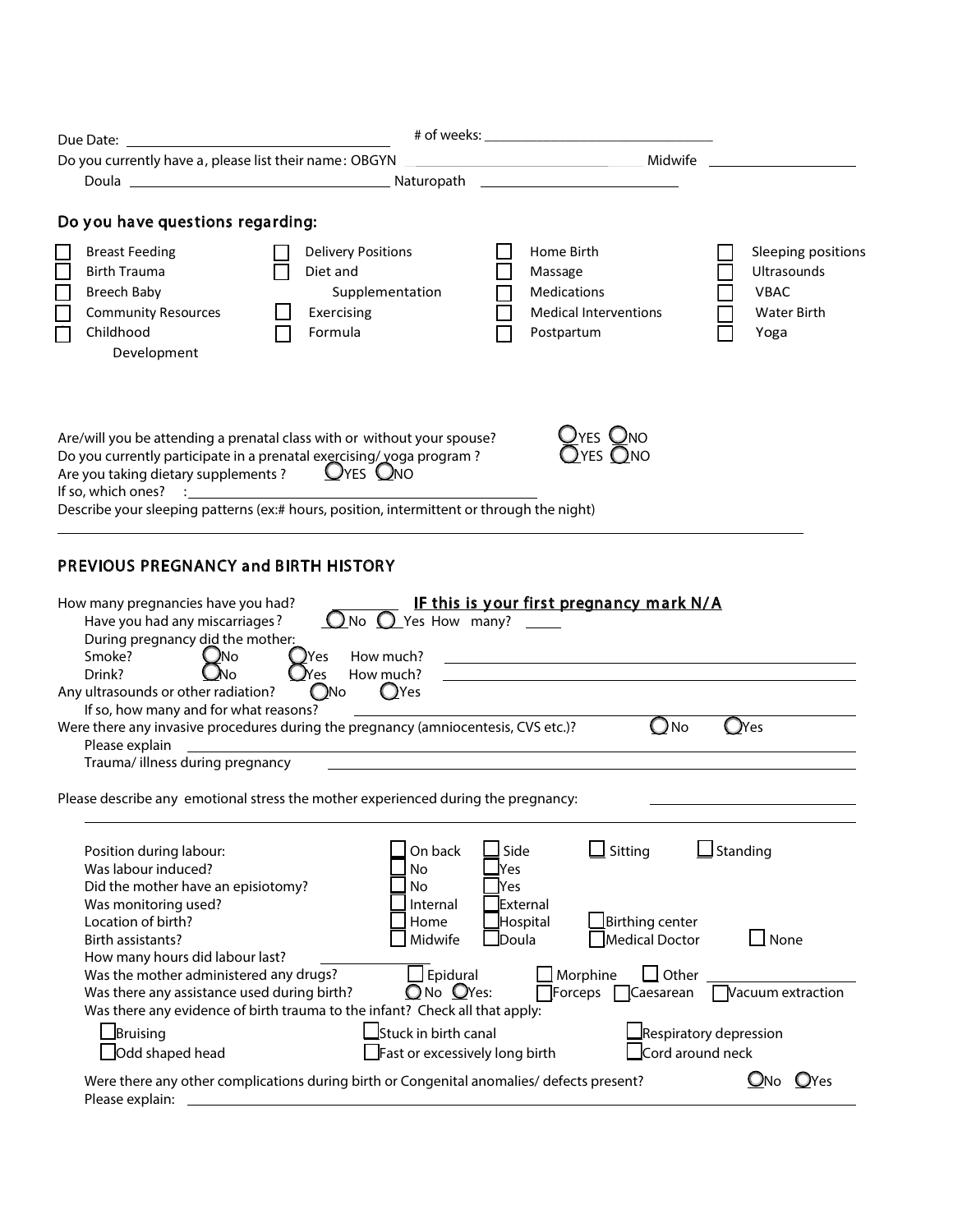### HEALTH CONCERNS - FILL IN ALL AREAS

|                                                                                                                                                                                                                                        | Please check $(\sqrt{})$ all that you have experienced in the last                                                                                                                                                                                                                                                                             | 12 months                                                                                                                                                                                                                                                                               |                                                                                                                                                                                                                                                                                                                                                               |
|----------------------------------------------------------------------------------------------------------------------------------------------------------------------------------------------------------------------------------------|------------------------------------------------------------------------------------------------------------------------------------------------------------------------------------------------------------------------------------------------------------------------------------------------------------------------------------------------|-----------------------------------------------------------------------------------------------------------------------------------------------------------------------------------------------------------------------------------------------------------------------------------------|---------------------------------------------------------------------------------------------------------------------------------------------------------------------------------------------------------------------------------------------------------------------------------------------------------------------------------------------------------------|
| Acne<br>ADD/ADHD<br>Allergies ________________<br>Anxiety<br>Asthma<br>Autism<br>Back pain (select area)<br>------------------<br>Balance/Coordination<br>Bladder<br>Cancer<br>Chest Pain<br>Chronic Cough<br>Chronic Fatigue<br>Colds | Congestion<br>Constipation<br>Cramps<br>Depression<br><b>Diabetes</b><br>Diarrhea<br><b>Dizziness</b><br>Ear Infections/Aches<br>Eczema<br>Epilepsy/Seizure<br>Eye Pain<br><b>Food Allergies</b><br>Gallbladder issues<br>G.I. Issues<br>Hand/Wrist Pain                                                                                       | Headaches<br><b>Heart Disease</b><br>Hernias<br>High Blood Pressure<br>Hip Pain<br>Insomnia<br><b>Irregular Cycles</b><br>Jaundice<br>Kidney issues<br>Knee/Ankle/Foot Pain<br><b>Menstrual Cramps</b><br>Metabolism issues<br>Migraines<br>Neck/ Shoulder Pain<br>Pneumonia/Bronchitis | Poor Circulation<br>Prostate issues<br>Reflux<br>Reproductive issues<br>Sensory Processing/<br>Spectrum disorder<br>Skin issues<br>Sleep issues<br>Speech problems<br>Throat issues<br>Thyroid issues<br>Tinnitus / Ringing Ears<br>Vertigo<br>Other: and the contract of the contract of the contract of the contract of the contract of the contract of the |
|                                                                                                                                                                                                                                        | Special Note: Have you taken any medication within the last 24 hours? No $\Box$ Yes $\bigcirc$                                                                                                                                                                                                                                                 |                                                                                                                                                                                                                                                                                         |                                                                                                                                                                                                                                                                                                                                                               |
| Please List:                                                                                                                                                                                                                           |                                                                                                                                                                                                                                                                                                                                                |                                                                                                                                                                                                                                                                                         |                                                                                                                                                                                                                                                                                                                                                               |
| When did it start?<br>Is it ? getting better $\bigcirc$ getting worse $\bigcirc$<br>How would you describe the problem?<br>lines below (i.e. sharp, dull, burning, tight, throbbing).                                                  | staying the same<br><u> 1999 - Jan Jawa</u><br>Are you taking medication for this condition? No $\Omega$ Yes $\Omega$                                                                                                                                                                                                                          | Which one of the above is your main concern and brought you to our office? _________________________<br>$\bigcirc$<br>Where is the problem? Please circle or draw on the illustrations and explain or describe your present condition in the                                            | Please List: Later and the contract of the contract of the contract of the contract of the contract of the contract of the contract of the contract of the contract of the contract of the contract of the contract of the con                                                                                                                                |
|                                                                                                                                                                                                                                        |                                                                                                                                                                                                                                                                                                                                                | <u> 1989 - Johann Stoff, deutscher Stoffen und der Stoffen und der Stoffen und der Stoffen und der Stoffen und der</u>                                                                                                                                                                  |                                                                                                                                                                                                                                                                                                                                                               |
| What makes it worse?<br>What makes it better?<br>What else have you tried and what were the results?<br>Positive mental attitude    <br>1)<br>3)                                                                                       | What parts of your life is this condition interfering with: Work $\boxed{\phantom{a}}$ Sleep $\phantom{a}\boxed{\phantom{a}}$ Exercise $\phantom{a}\boxed{\phantom{a}}$<br>Hobbies 10ther<br>Which part of your life is most important for you to get back to ASAP?<br>Beyond feeling better, what are your top 3 goals for getting healthier? |                                                                                                                                                                                                                                                                                         |                                                                                                                                                                                                                                                                                                                                                               |

 $\overline{a}$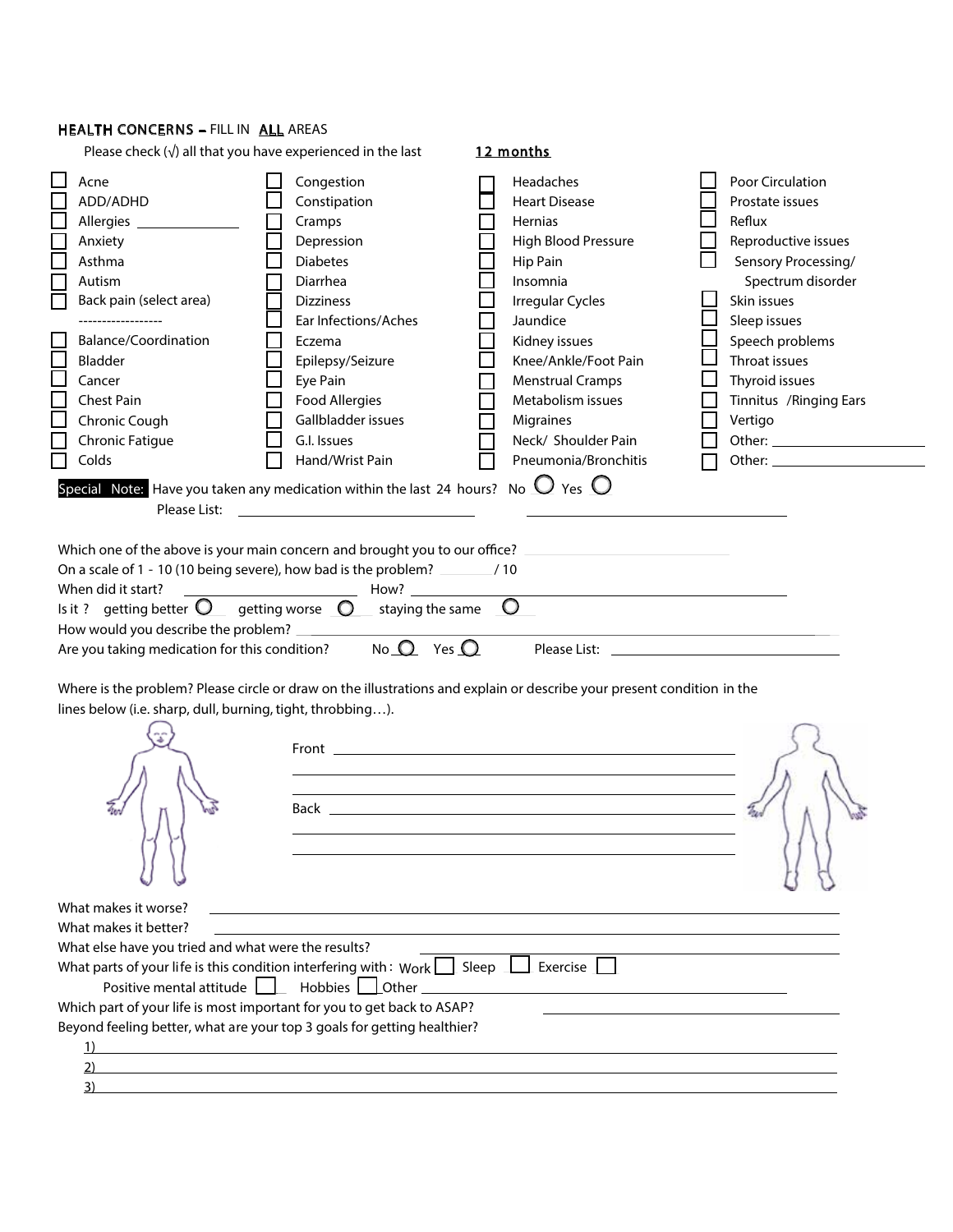**Fill out ALL detail below for the NEXT 3 most concerning conditionsthat you checked off on the previous page:**

| When did it start?                                                              |          |                                             |                                                                                                                                                                                                                                |  |
|---------------------------------------------------------------------------------|----------|---------------------------------------------|--------------------------------------------------------------------------------------------------------------------------------------------------------------------------------------------------------------------------------|--|
| Is it ? getting better $\Omega$ getting worse $\Omega$                          |          |                                             | staying the same $\Box$                                                                                                                                                                                                        |  |
| Describe the problem?<br><u> 1980 - Antonio Alemania, politikar politikar (</u> |          |                                             |                                                                                                                                                                                                                                |  |
| Are you taking medication for this condition?                                   | $No$ $O$ | Yes $\mathbf{\mathbf{\mathbf{\mathsf{U}}}}$ |                                                                                                                                                                                                                                |  |
|                                                                                 |          |                                             |                                                                                                                                                                                                                                |  |
| On a scale of 1 -10 (10 being severe), how significant is the problem?          |          |                                             | /10                                                                                                                                                                                                                            |  |
|                                                                                 |          |                                             |                                                                                                                                                                                                                                |  |
| Is it ? getting better $\Omega$ getting worse $\Omega$                          |          |                                             | staying the same $\bigcirc$                                                                                                                                                                                                    |  |
| Describe the problem?                                                           |          |                                             |                                                                                                                                                                                                                                |  |
| Are you taking medication for this condition? $\bigcirc$ No $\bigcirc$          |          | Yes $\mathbf{O}$                            | Please List: The Company of the Company of the Company of the Company of the Company of the Company of the Company of the Company of the Company of the Company of the Company of the Company of the Company of the Company of |  |
|                                                                                 |          |                                             |                                                                                                                                                                                                                                |  |
| On a scale of 1 - 10 (10 being severe), how significant is the problem?         |          |                                             | $\frac{1}{10}$                                                                                                                                                                                                                 |  |
|                                                                                 |          |                                             |                                                                                                                                                                                                                                |  |
| Is it ? getting better $\Omega$ getting worse $\Omega$                          |          |                                             | staying the same $\Box$                                                                                                                                                                                                        |  |
|                                                                                 |          |                                             |                                                                                                                                                                                                                                |  |
| Describe the problem?                                                           |          |                                             |                                                                                                                                                                                                                                |  |

# Please list ALL OTHER medications you are currently taking and for what reasons:

# Your Injury/ Surgery History

|  |  |  | Have you had any surgery? (Please include all surgeries including C-Section) |
|--|--|--|------------------------------------------------------------------------------|
|  |  |  |                                                                              |

|                                                                                                                                       |                                                                                                                                                                                                                                         |                                                | Date:            |
|---------------------------------------------------------------------------------------------------------------------------------------|-----------------------------------------------------------------------------------------------------------------------------------------------------------------------------------------------------------------------------------------|------------------------------------------------|------------------|
| 2. Type $\rule{1em}{0.15mm}$                                                                                                          |                                                                                                                                                                                                                                         | Date:                                          |                  |
| Accidents and / or injuries: auto, work related or other (especially those related to your present problems).<br>1. Type:<br>2. Type: | Date: the contract of the contract of the contract of the contract of the contract of the contract of the contract of the contract of the contract of the contract of the contract of the contract of the contract of the cont<br>Date: | Hospitalized: $Q$ Yes<br>Hospitalized: $Q$ Yes | O no<br>$O_{NQ}$ |